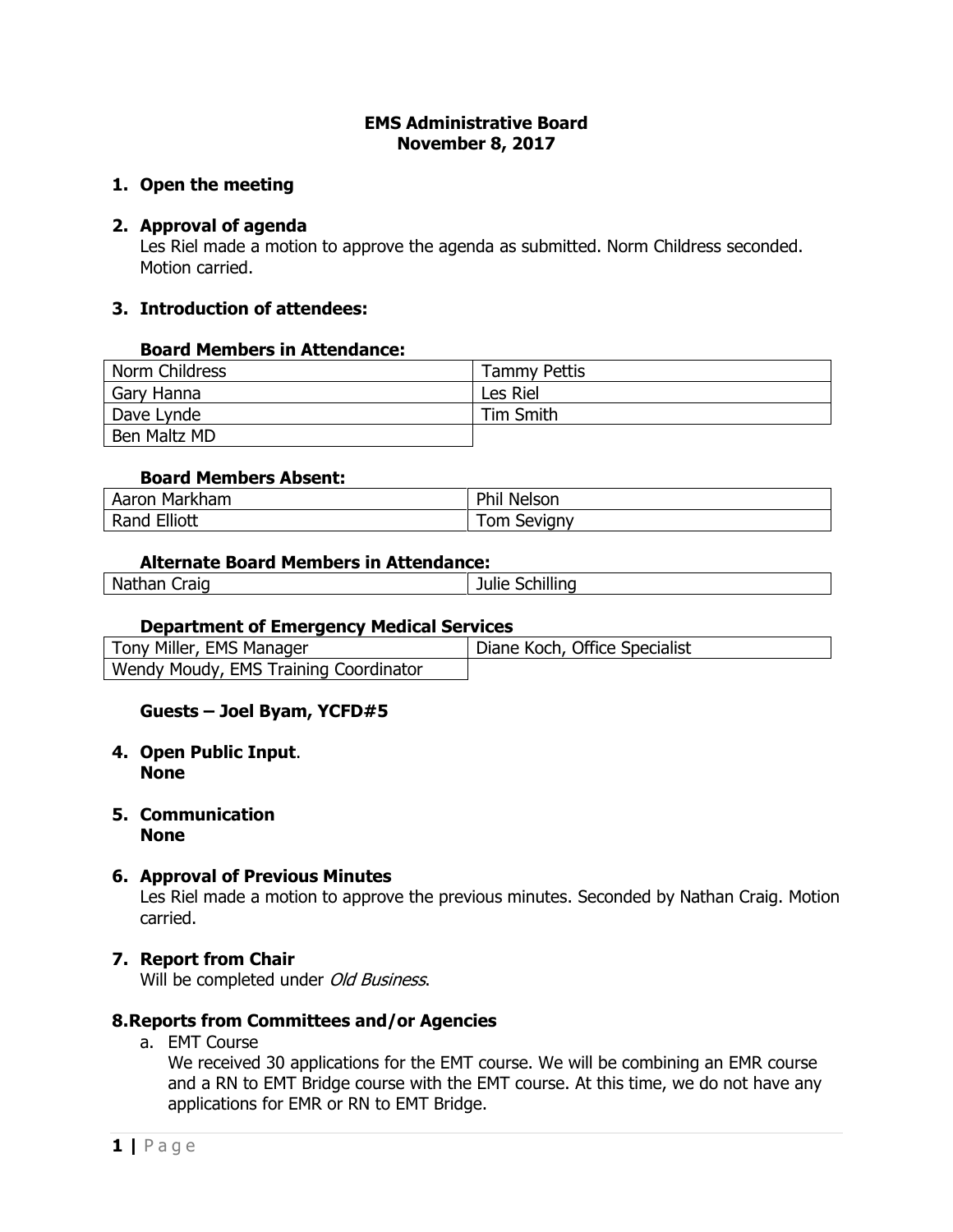Kittitas County recently ran a combined EMT and EMR course. Wendy is working with Cheryl Burrows on combining the courses.

We will be using ASHI to teach an Advanced First Aid Course in April.

b. Dr. Ben Maltz is the new MPD. He will be coming over to Yakima for 2 days each month. He will spend the night here. He is currently reviewing the protocols and protocol testing.

In December he will be here on the  $20<sup>th</sup>$  and  $21<sup>st</sup>$ , so that he can attend the Yakima County Fire Chief's meeting. In January he will be attend the Yakima County Fire Chief's meeting and the Yakima County Fire Commissioners meeting.

# **9. Old Business**

a. Itemization of budget line item for Indirect Costs paid to the county.

The \$40,760 that is being charged to EMS for the Assessor services is based on the following:

Total Assessor expenses allocated is \$2,007,510. Total tax dollars collected for all taxing districts in Yakima County in 2016 (the most current year figures are available) \$194,922,027. EMS requested \$3,957,614 of that total, which is 2.03057% of the allocation.

The total expense allocated is multiplied by the percentage that is the EMS portion:

 $$2,007,510 \times 2.03057\% = $40,760$ 

This allocation process has been used for several years. For comparison, the EMS indirect allocated expense for the Assessor in 2017 was \$42,040.

## **10.** New Business

a. Department review

Last year there were only 5 or 6 responses to the survey for department review. Considering using Google documents for the reviews.

Discussion on review. Split the reviews so that there is a board review, an administrator (fire chiefs and fire commissioners) review and a provider review.

The Board review will include the following:

- How many meetings did you attend
- What was your participation
- And then evaluation of manager

Would like to see more participation than last year. The questions will be put together by the chair and emailed out to the board members. A list of provider emails will be sent to the chair.